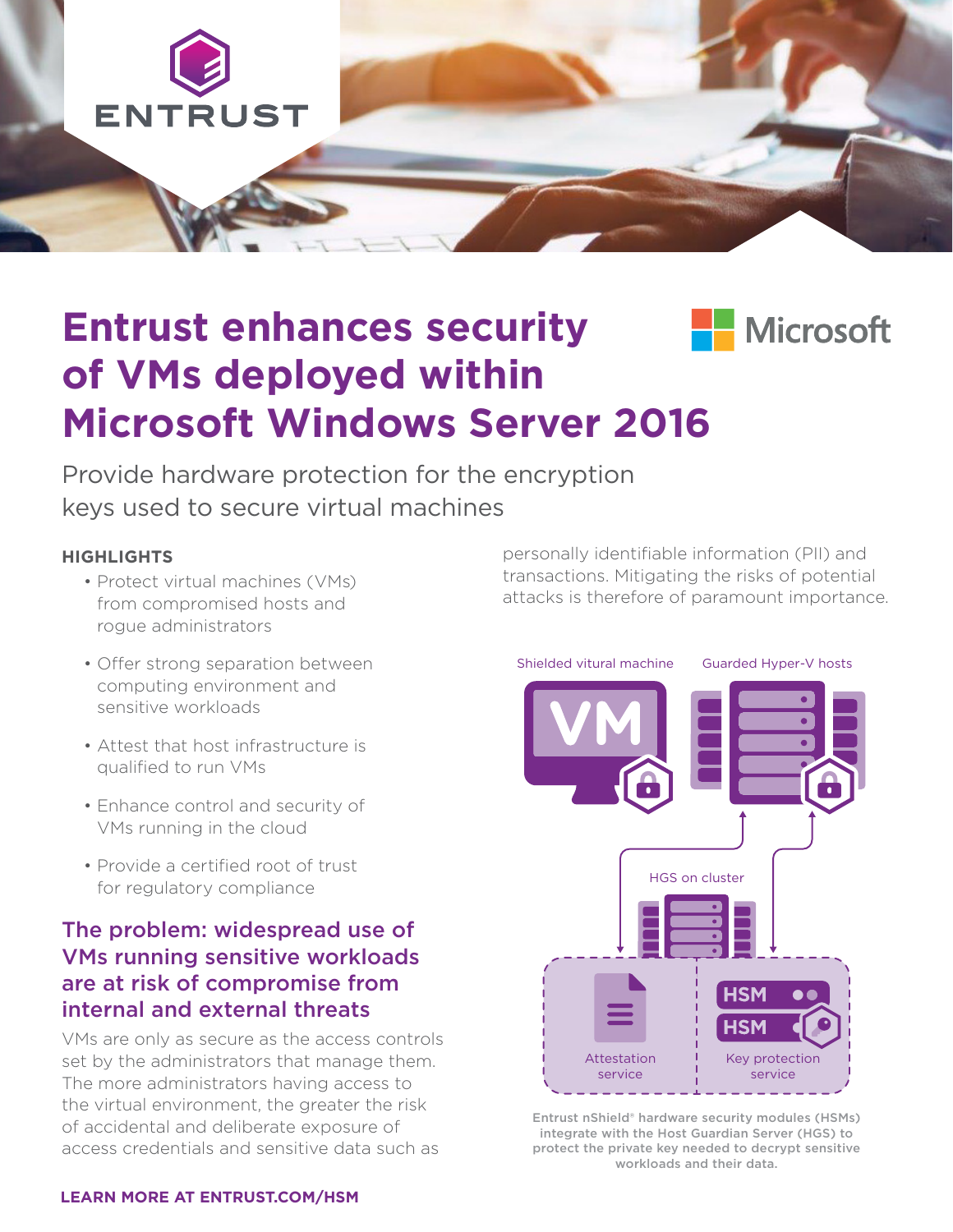## The challenge: securing VMs and reducing the potential risks introduced by compromised hosts and rogue administrators

One of the most important goals of a hosted environment is to guarantee the security of all its VMs. The use of a guarded fabric with an attestation service can ensure that only known and healthy hosts can run critical VMs. To mitigate the potential risks of attack that could be carried out by rogue administrators managing the release of keys that control access to different workloads, automated processes must be put in place in a manner that does not affect operational performance.

## The solution: Windows Server 2016 Hyper-V Shielded VM and Entrust nShield HSMs to protect sensitive VM workloads

Part of the Windows Server 2016 Hyper-V, Shielded VM is a native option that encrypts estates of VMs in data centers. Available for on-premises and cloud-based deployments, Shielded VM enables the creation of a guarded fabric that provides a more secure environment for VMs. The guarded fabric comprises one HGS – typically a cluster of 3 nodes, one or more Guarded Hosts, and a set of Shielded VMs. Shielded VM uses a virtual trusted platform module encrypted with BitLocker, and can only run on healthy and approved hosts in the fabric. The HGS uses a cryptographic process to attest to the health of a guarded host and its VMs, and to unlock and run the VMs on positively attested guarded hosts.

Shielded VM integrates with nShield® Connect HSMs to establish a hardware root of trust for the safekeeping and the management of attestation and encryption keys required for protecting sensitive VM workloads and their data. nShield HSMs protect the private key used by the HGS.

## Why use Entrust nShield HSMs with Microsoft HGS shielded VM?

Entrust nShield HSMs enhance the security posture of a Shielded VM deployment in a way that auditors can quickly recognize; notably the nShield HSMs are validated by NIST to meet FIPS 140-2 Level 3 and Common Criteria EAL4+. Acting as a root of trust, nShield HSMs integrate with the HGS to provide enhanced logical and physical protection of private keys. The combination delivers an auditable method for enforcing security policies, enabling customers to:

- Secure keys within carefully designed cryptographic boundary that use robust access control mechanisms, so keys are only used for their authorized purpose
- Ensure key availability by using sophisticated management, storage, and redundancy features to guarantee they are always accessible when needed by the HGS
- Deliver superior performance to support demanding applications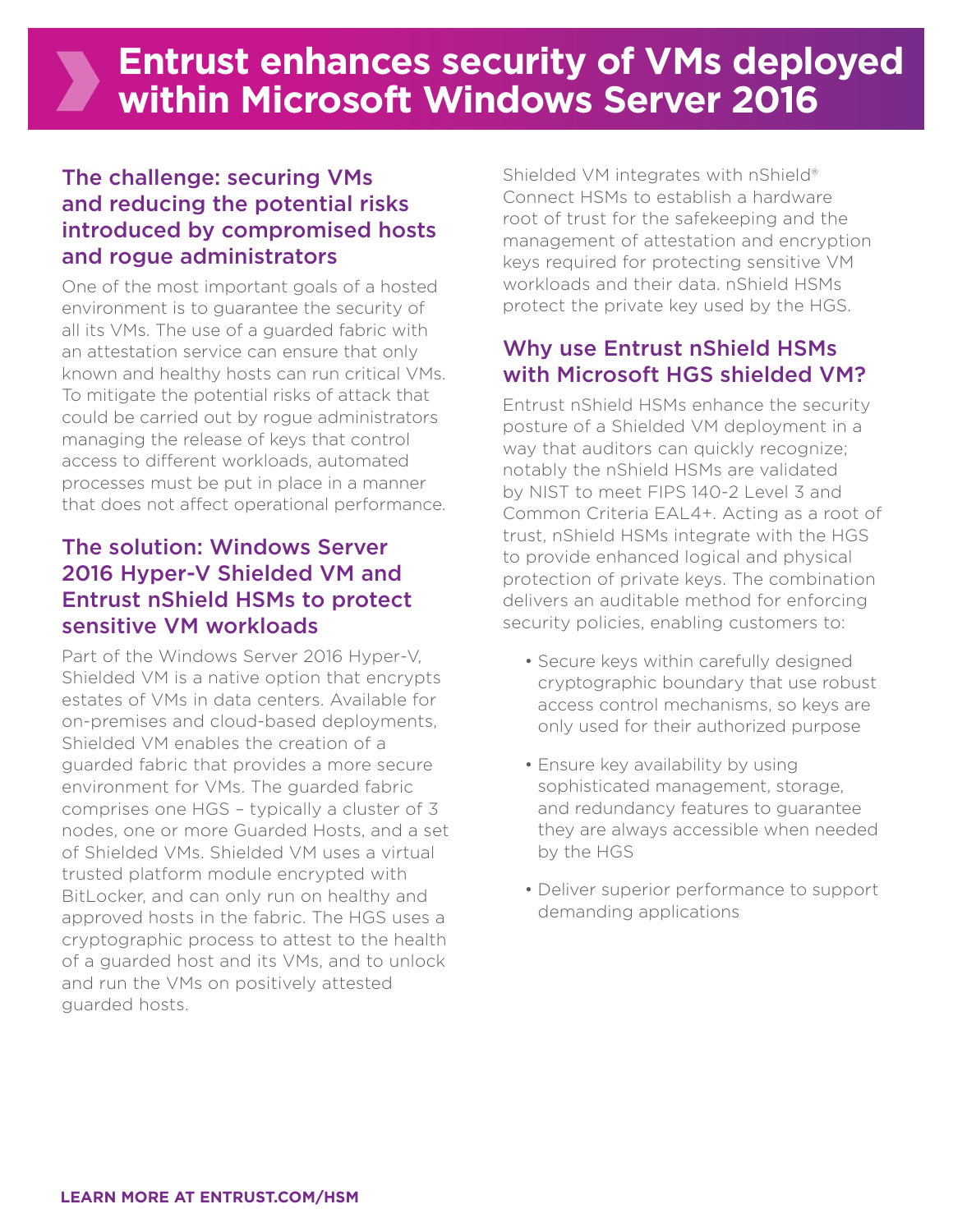# **Entrust enhances security of VMs deployed within Microsoft Windows Server 2016**

nShield HSMs provide a hardened environment for performing secure cryptographic processing, key protection, and key management. nShield HSMs:

- Provide a tightly controlled tamper resistant environment for safekeeping and managing encryption keys
- Enforce key use policies, separating security functions from administrative tasks
- Interface with applications using industry-standard APIs (PKCS#11, OpenSSL, JCE, CAPI, CNG) and native APIs web services in conjunction with Web Services Option Pack

## Entrust HSMs

Entrust nShield HSMs are among the highest-performing, most secure and easy-to-integrate HSM solutions available, facilitating regulatory compliance and delivering the highest levels of data and application security for enterprise, financial and government organizations. Our unique Security World key management architecture provides strong, granular controls over access and usage of keys.

Microsoft strives to produce innovative products and services that meet customers' evolving needs. Entrust nShield HSMs are certified to support a wide range of Microsoft security solutions and deliver the industry's most operationally efficient key management framework. Entrust enables Microsoft customers to utilize cryptographic security to enhance their business as well as satisfy evolving compliance requirements, facilitating the secure adoption of new technologies. Entrust is a Gold Certified Microsoft partner.

#### [www.microsoft.com](http://www.microsoft.com)



## Learn more

To find out more about Entrust nShield HSMs visit *entrust.com/HSM*. To learn more about Entrust's digital security solutions for identities, access, communications and data visit entrust.com